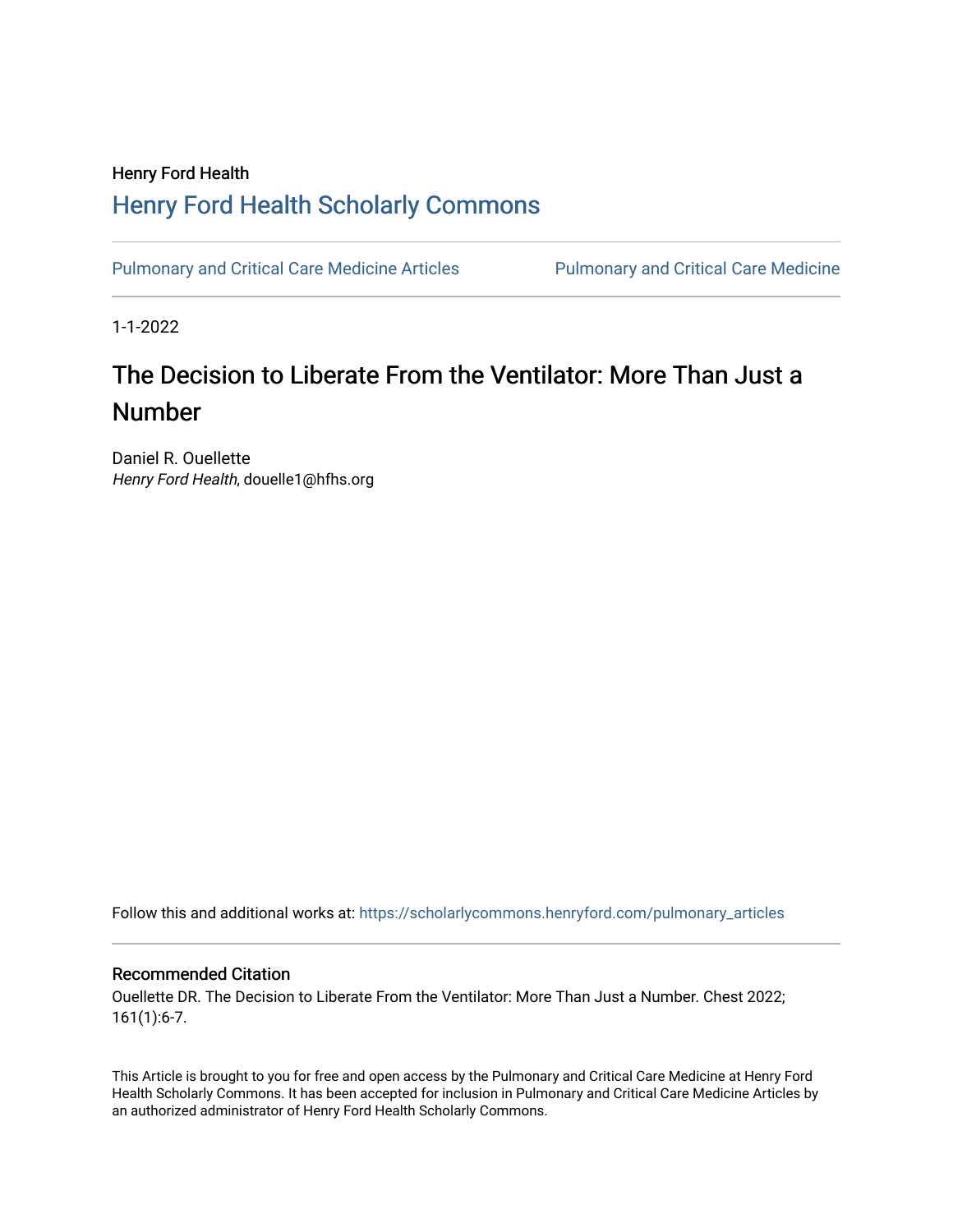# **WCHEST**

## The Decision to Liberate From the Ventilator



 $\circledS$ 

### More Than Just a Number

Daniel R. Ouellette, MD, FCCP Detroit, MI

"What's the most important thing that I need to learn about mechanical ventilation?" It was the first day of her rotation, and the second-year resident had expressed an interest to me in pursuing a career in pulmonary and critical care medicine. Learning about mechanical ventilation was a top priority. "You need to learn how to discontinue it," I replied. "Liberating patients from mechanical ventilation is really important."

My brief reply was a counterpoint to the complex discussion my team would have over the ensuing days that was informed by a complex body of knowledge that has accrued over several decades. For every additional day that a patient remains on mechanical ventilation, clinical outcomes, to include death, worsen. $1$  Critical care providers have a strong mandate to liberate patients from mechanical ventilation as soon as possible to improve these outcomes. At the same time, we know that patients who are removed from mechanical ventilation and who require mechanical ventilation to be reinstituted within 48 hours, form a population of patients that has a very high mortality rate. ${}^{2}$  ${}^{2}$  ${}^{2}$  Intensivists are faced daily with a critical judgment as to whether to discontinue mechanical ventilation in these seriously ill

#### FOR RELATED ARTICLE, SEE PAGE 97

AFFILIATIONS: From the Respiratory General Practice Unit, Department of Pulmonary & Critical Care Medicine, Henry Ford Hospital.

FINANCIAL/NONFINANCIAL DISCLOSURES: The author has reported to CHEST the following: Research grants from the Patient-Centered Outcomes Research Institute (PICORI, US Federal Government) and Sanofi pharmaceuticals with all funds to institution for studies concerning COPD. Expert witness in the areas of venous thromboembolic disease and general critical care medicine.

CORRESPONDENCE TO: Daniel R. Ouellette, MD, FCCP; email: [douelle1@hfhs.org](mailto:douelle1@hfhs.org)

Copyright © 2021 American College of Chest Physicians. Published by Elsevier Inc. All rights reserved.

DOI: <https://doi.org/10.1016/j.chest.2021.07.016>

patients. The daily spontaneous breathing trial (SBT) has been used to aid in this important decision.

Seminal work by Yang and  $Tobin<sup>3</sup>$  $Tobin<sup>3</sup>$  $Tobin<sup>3</sup>$  that was published in 1991 indicated that the rapid shallow breathing index (RSBI; calculated by dividing the respiratory rate in breaths per minute by the tidal volume in liters) that was obtained during a *t*-piece trial of  $\langle 105 \text{ supported a}$ decision to discontinue mechanical ventilation. This metric was always imperfect in that a significant number of patients (approximately 10% to 20%, depending on the study) who met this threshold failed liberation from mechanical ventilation.<sup>[4](#page-2-3)</sup> One could consider that a very low rate of failed extubation might signal a strategy that lacks aggressiveness and leads to unnecessarily long ventilator duration. A modest rate of failure is acceptable if one wishes to adopt an aggressive liberation strategy. This would be particularly true if the re-intubation procedure itself was not the cause of poor outcomes. Studies suggest that failed liberation may be simply a clinical marker for poor outcomes and that the poor outcomes are not closely related to procedural complications of airway management during re-intubation in the absence of a difficult airway.<sup>[5](#page-2-4)</sup>

Since 1991, our understanding and application of the SBT have become more nuanced. We learned in 1995 that a strategy of once daily SBTs was as informative a strategy as multiple daily SBTs.<sup>[6](#page-2-5)</sup> Pairing SBTs with daily awakening trials, and the use of intermittent sedation, led to improved outcomes.<sup>[7](#page-2-6)</sup> Asking our teams to use protocols that incorporate SBTs led to better patient results than not doing so.<sup>[8](#page-2-7)</sup> Guidelines strongly supported the use of SBTs in clinical practice. $8,9$  $8,9$  $8,9$ 

Careful work reminded us that the RSBI was a continuous variable and not dichotomous and that full consideration of the RSBI, as such, provided more precise information.<sup>[4](#page-2-3)[,10](#page-2-9)</sup> Considering that there is considerable overlap in the RSBI values of populations that are extubated successfully compared with those without a successful SBT led to further study to search for extubation failure risk factors. Risk factors identified for extubation failure among patients who had completed the SBT successfully have included progressively higher RSBI, pneumonia as an index diagnosis, positive fluid balance, and the ability to cough and protect the airway. $10,11$  $10,11$  $10,11$  The picturesque "white card